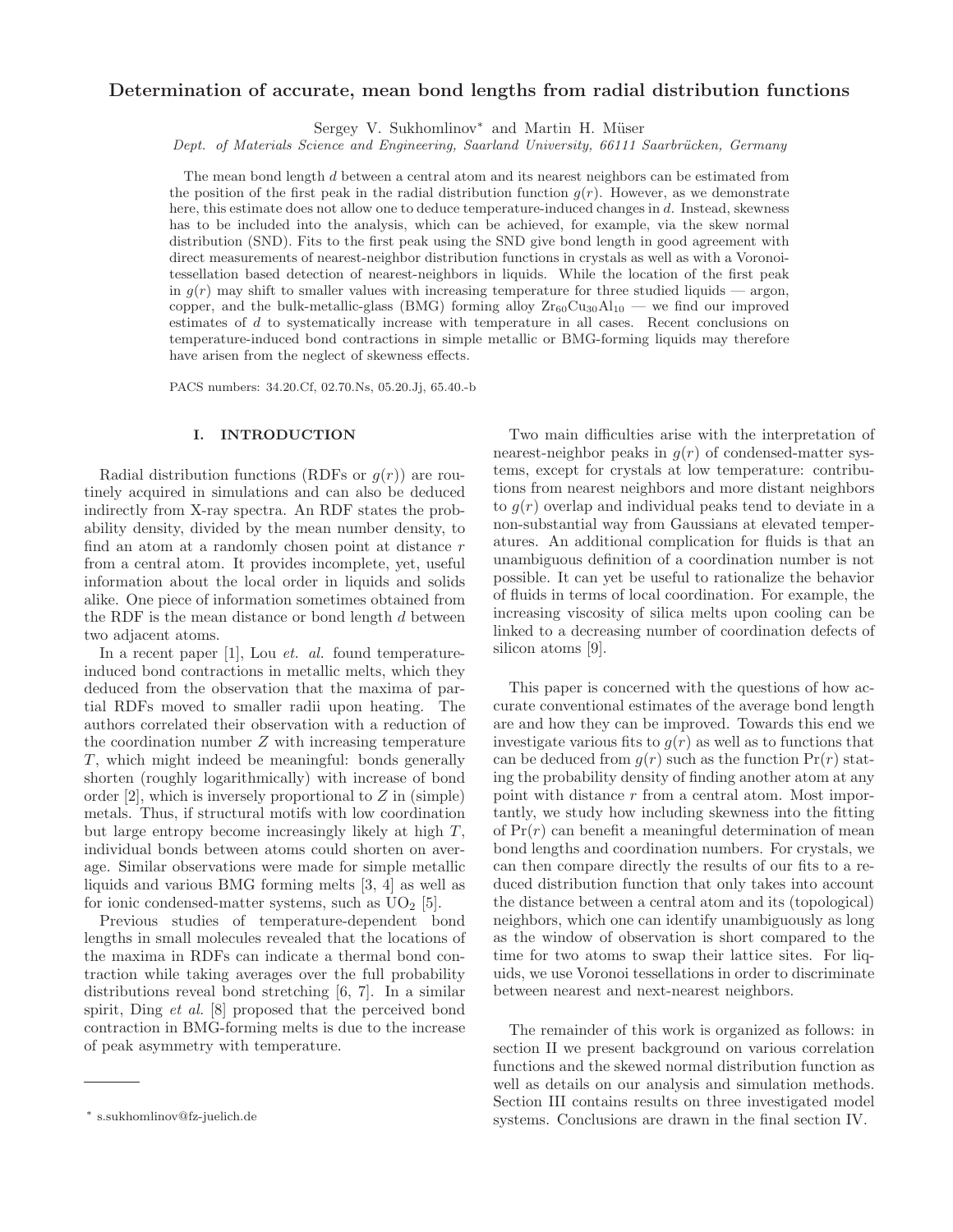# II. METHODS

### A. Radial probability density

In this paper, we do not only consider the usual radial distribution function  $g(r)$  but also the radial probability density (RPD)  $Pr(r)$  introduced above. The mathematical definition of the RPD for a mono-atomic system can be written as the following (thermal) expectation value

$$
\Pr(r) \equiv \left\langle \sum_{n \neq m} \delta(r - r_{mn}), \right\rangle \tag{1}
$$

where  $r_{mn}$  is the instantaneous distance between atoms m and n. In a three-dimensional system,  $Pr(r)$  fluctuates around but on average approaches  $4\pi r^2 \rho_0$  at large r, where  $\rho_0$  denotes the mean number density. The usual RDF, or,  $q(r)$ , relates to  $Pr(r)$  via

$$
g(r) = \frac{\Pr(r)}{4\pi r^2 \rho_0}.
$$
 (2)

The reason why we focus on  $Pr(r)$  rather than on  $g(r)$ is that it is the true probability density from which various quantities of interest can be directly deduced. For example, the integral over  $Pr(r)$ ,

$$
Z(R) = \int_0^R dr \Pr(r),\tag{3}
$$

states the (average) number of atoms lying within a sphere of radius  $R$  having a given atom in its center.  $Z(R)$  can be loosely interpreted as a distance-dependent coordination number. Likewise, if one restricts the sum over n on the r.h.s. of equation  $(1)$  to (topological) nearest neighbors, the mean bond length can be directly deduced from the first moment of the resulting  $Pr_{nn}(r)$  via

$$
d = \frac{1}{Z} \int_0^\infty dr \, r \, \text{Pr}_{\text{nn}}(r). \tag{4}
$$

Thus, when fitting to the RPD rather than to  $g(r)$ , analytical results on the first or higher moments of the assumed distribution function can be evaluated analytically without further numerical integration.

## B. Properties of the skew normal distribution and fitting of individual peaks

Individual peaks of radial distribution functions are sometimes fitted to Gaussians. The deduced information can be quite inaccurate, whenever peaks reveal a non-negligible skewness, in particular when considering actual probability densities  $Pr(r)$  rather than  $q(r)$ . The skew normal distribution (SND) [10, 11] is arguably the simplest distribution for which the first three moments of a distribution can be fit simultaneously, while reproducing the Gaussian distribution in the limit of zero skewness. The SND is defined as

$$
f_{\text{SND}}^{(\mu,\sigma,\xi)}(x) = \frac{e^{-(x-\mu)^2/2\sigma^2}}{\sqrt{2\pi\sigma^2}} \left[1 + \text{erf}\left(\xi \frac{x-\mu}{\sigma}\right)\right],\quad(5)
$$

where  $\mu$ ,  $\sigma$ , and  $\xi$  are the three coefficients determining the first two moments of the random variable  $x$ , that is,  $\bar{x}$  and  $\langle (x - \bar{x})^2 \rangle$ , as well as the skewness  $\gamma$  of its distribution. Specifically

$$
\bar{x} = \mu + \sqrt{\frac{2}{\pi}} \sigma \tilde{\xi}
$$
 (6)

$$
\langle (x - \bar{x})^2 \rangle = \sigma^2 \left( 1 - \frac{2}{\pi} \tilde{\xi}^2 \right) \tag{7}
$$

$$
\gamma = \frac{4 - \pi}{2} \frac{\tilde{\xi}^3}{\left(\pi/2 - \tilde{\xi}^2\right)^{3/2}} \tag{8}
$$

with  $\tilde{\xi} = \xi / \sqrt{1 + \xi^2}$ .

In (defect-free) crystals, atoms fluctuate around welldefined positions so that each neighbor shell contributes one SND. The total probability density then becomes

$$
\Pr(r) \approx \sum_{s=1} Z_s f_{\text{SND}}^{(\mu_s, \sigma_s \xi_s)}(r),\tag{9}
$$

where  $Z_s$  is the number of atoms in shell s, starting the enumeration of s at  $s = 1$  for the nearest-neighbor shell. Each shell can then be assigned its individual set of parameters  $\mu_s$ ,  $\sigma_s$ , and  $\xi_s$ .

# C. Voronoi tessellation analysis

Voronoi tessellations [12] are frequently used to characterize local order in disordered condensed matter such as liquids and glasses [13]. They allow one to classify the surrounding of atoms to resemble that of a face-centeredcubic (fcc) crystal if the Voronoi polyhedra with these atoms in their centers correspond to rhombic dodecahedrons. Similarly, if the local order is comparable to that of a body-centered-cubic (bcc) crystal, one would expect polyhedra resembling truncated octahedra.

The rhombic dodecahedrons of ideal fcc lattice sites have twelve faces perpendicular to the nearest-neighbor bonds of area  $2^{-7/6} \times \rho_0^{-2/3}$ . Voronoi polyhedra of an ideal fcc lattice is not topologically stable with respect to infinitesimal perturbations of the lattice points positions: when thermal fluctuations perturb the ideal fcc structure, the polyhedra deforms and may have up to six more faces related to the next-nearest neighbors, and also twelve polyhedra faces fluctuate in size. For large fluctuations, it may well happen that a face associated with a next-nearest neighbor is larger than that of a nearest neighbor. This, however, we find to happen much less frequently than next-nearest-neighbor bonds to become shorter than those associated with (topological) nearest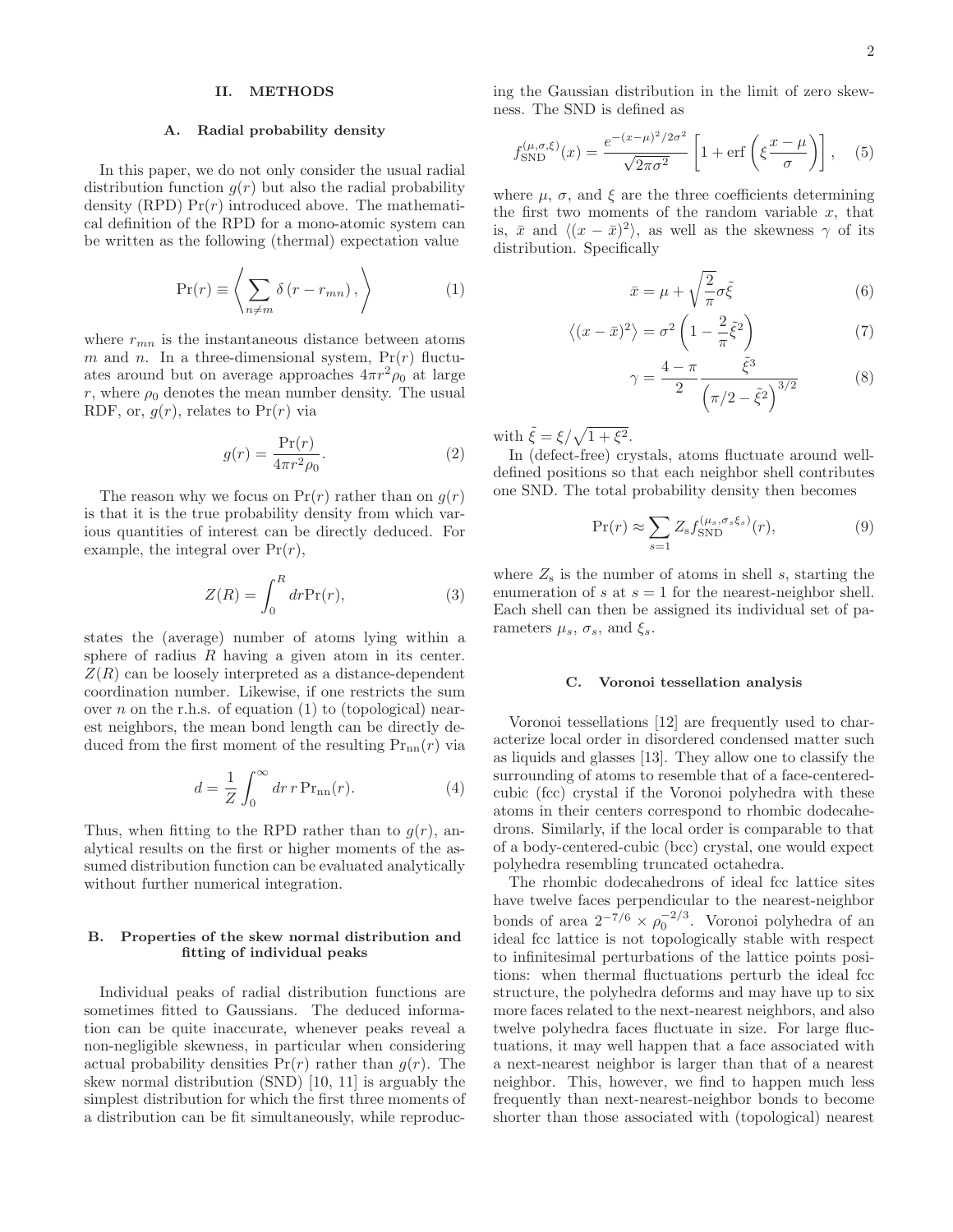neighbors. One may therefore conclude that a Voronoibased identification of nearest neighbors can be made more reliable than those based on distances.

The two elemental liquids of interest studied in this work, namely argon and copper, both have fcc crystalline reference phases. We want our tessellation scheme to produce accurate estimation for the correct coordination number when applying it to an fcc crystal close to melting. As long as fluctuations in this crystal are small, this can be achieved by excluding all atoms from the nearestneighbor list whose associated face areas are less than an appropriate fraction  $f$  of the mean — or an approximation of the mean — of the  $Z = 12$  face areas  $\bar{a}$  belonging to nearest neighbors.

To fully define how nearest neighbors shall be identified, we need to come up with a recipe for how to construct  $\bar{a}$  and we also need to state a meaningful value of f. There is much ambiguity and perhaps no ideal solution. The reason is that the situation is even not simple for crystals: close to melting, fluctuations of the face areas might be so large that the face of a next-nearest neighbor is larger than that of a nearest neighbor. In that case, no criterion solely based on the (instantaneous) Voronoiface area will be in a position to categorize the neighbors correctly. We choose  $\bar{a}$  as the average value of the 6'th and 7'th largest face, and pick  $f$  to be the ratio of the areas associated with a small and a large face in bcc  $(f = 2/\sqrt{27}).$ 

We note that results actually do not depend very sensitively on the details of how  $\bar{a}$  and  $f$  are acquired as long as they are "reasonable" for the given system. For the analysis of amorphous carbon with typical coordination numbers of three or four, our choices would certainly not work. Yet, we observed that designing a recipe leading to relatively small values of  $f\bar{a}$  lead to larger estimated coordination numbers and also larger bond lengths than for larger values of  $f\bar{a}$ , which is easily explained: reduction of  $f\bar{a}$  leads to the inclusion of more distant atoms, which extends the long distance tail of the distribution and thus increases its skewness. However, the way in which Z and d changed with temperature turns out to be very similar for all tested scenarios – mainly argon and copper.

#### D. Investigated systems and potentials

We investigate two simple fluids and one threecomponent melt, each of which with an appropriate potential. The first model is a pair potential, namely, a simple 12-6 Lennard-Jones (LJ) potential representative of argon. Second, we employ a bond-order potential originally proposed by Gupta [14], which can be seen as a generic many-body potential for simple metals. It produces the (dimensionless) properties — such as the ratio of shear and bulk modulus or the ratio of vacancy and cohesive energy — of quite a few metals  $[15]$ . It is arguably the simplest potential with which one can model the logarithmic increase of bond length with coordination number; this is in contrast to most simple pair potentials like LJ, which tend to decrease  $d$  with  $Z$  due to next-nearest neighbor interactions. Lastly, we study the BMG-forming alloy  $Zr_{0.6}Cu_{0.3}Al_{0.1}$  with an embeddedatom potential that was specifically designed for Zr-Cu-Al alloys [16].

All simulations are run in the  $NpT$  ensemble, the two mono-component systems with a house-written code and the Zr-Cu-Al using LAMMPS [17]. We study the crystalline and fluid phases of argon and copper in temperature regimes, in which the respective phase can be kept (meta-) stable for a few nanoseconds. Since periodic boundary conditions impede nucleation of bubbles, or crystallization from the surfaces, liquids can be investigated much beyond their thermodynamic stability, i.e., fluids can be strongly overheated or undercooled. Likewise, solid phases can be overheated quite substantially, amongst other reasons, because vacancies cannot be generated without interstitials, thereby suppressing the generation of defects necessary for melting. Crystals are only simulated with ideal particle numbers, e.g., by setting up  $6 \times 6 \times 6$  elementary cells each containing 4 atoms. As a consequence, no (stoichiometric) vacancies or interstitial defects exist in our simulations cells. For the BMG-forming ternaries, we consider predominantly equilibrium melts.

# III. RESULTS

### A. Solid argon

We first demonstrate in figure 1 that the RPD of a defect-free solid can be very well represented by a sum over skewed-normal distributions according to equation (9), even at very high temperatures. In fact, the shown data relates to an argon crystal, which is superheated roughly 2 K above the solid-liquid transition of 83 K. We note that the skewness effects quickly become less relevant as the (crystallographic) distance between the central atom and a neighbor increases. However, there is also a directional dependence. Specifically, the skewness parameter for the explicitly shown shells are  $\xi_1 = 3.44, \xi_2 = 0.029, \xi_3 = 1.42, \text{ and } \xi_4 = 0.01.$ 

We next address the question of how well different strategies to deduce bond lengths relate to an "exact measurement". The latter is conducted in the crystalline phase by taking histograms only over those pairs of atoms that are topological neighbors. This is done as follows: when atoms are placed onto their crystallographic positions in the beginning of the simulation, each atom memorizes its neighbors. Averages and histograms are then acquired over a time that is sufficiently long to produce very smooth curves but shorter than diffusive time scales allowing two atoms to swap their place. Although this analysis cannot be applied to fluids, it reveals unavoidable errors in the proposed skewness fits, e.g., those that occur when only fitting to a part of the nearest-neighbor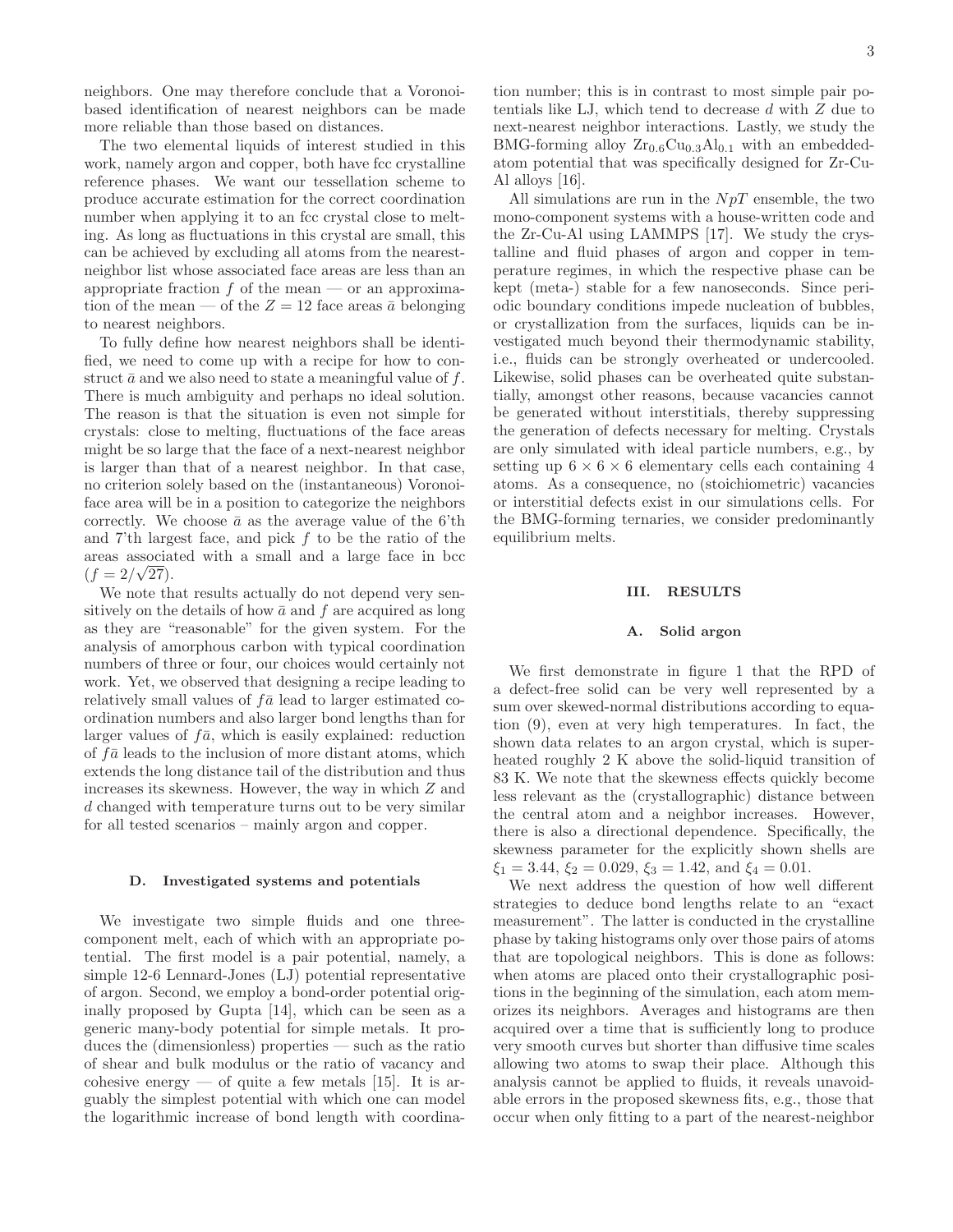

FIG. 1. Decomposition of the radial probability density  $Pr(R)$ of superheated crystalline argon at 85 K into contributions belonging to different neighbor shells according to equation (9).

peak.

The following procedures are conducted to deduce a mean bond length d: It is associated with or obtained from (i) the location at which  $q(r)$  is maximum, (ii) the most likely bond length, i.e., the position where  $Pr(r)$  is maximum, (iii) the fit of a Gaussian to  $Pr(r)$ , (iv) a Voronoi-tessellation based analysis, (v) the distance between two adjacent crystallographic positions, i.e.,  $d \approx (4/\rho_0^{-1}))^{1/3}/\sqrt{2}$  for fcc, (vi) the fit of Pr(r) to a skew normal distribution, and (vii) the direct averaging as described in the precedent paragraph. Results are presented in figure 2.



FIG. 2. Bond length estimates for crystalline argon at various temperatures based on direct averaging (black circles), SND fit to the  $Pr(r)$  (blue crosses), distance between two crystallographic positions (red pluses), Voronoi-tessellation analysis (orange squares), fit of a Gaussian to  $Pr(r)$  (green triangles up), position of the first maximumin Pr(r) (purple diamonds) and position of the first maximum position in  $g(r)$  (maroon triangles down). Dashed lines are drawn to guide the eye.

Figure 2 shows that the SND-based fit to the nearestneighbor distribution function reproduces very accurately the direct bond-length measurement. The next two best approximations are obtained from the crystallographic positions and Voronoi tessellations followed by a Gaussian fit to the full nearest-neighbor  $Pr(r)$ . Thermal expansion of the mean bond length is reproduced semi-quantitatively by either of the two methods. However, deducing thermal expansion from maxima of  $Pr(r)$ , or even worse, from  $g(r)$ , produces errors close to - and sometimes exceeding - 100%.

In general, one might not be in a position to generate histograms resolving what part of  $g(r)$  comes from atoms in which shell. One might not even know the exact occupation number of the nearest or next-nearest neighbor shell. In this situation, the coordination number of a shell becomes an adjustable parameters in addition to the parameters  $\mu_s$ ,  $\sigma_s$ , and  $\xi_s$ . To test how well-informed initial guesses for the first shell produces reasonable numbers on local bonding, we pursue a strategy that is similar to the one that we later take for disordered systems. The main idea is to first obtain a rough guess for the nearestneighbor peak and then to model the "medium-range" range density oscillation, which finally allows for a reoptimization of the first peak. Towards this end, we focus on  $T = 80$  K, which is just a little below the experimental melting temperature of 83.8 K.



FIG. 3. Comparison of fits (blue, solid lines) and directly measured  $Pr(r)$  (small, black circles) for argon crystal at  $T =$ 80 K. The fits only consider data for  $r \leq 5.5$  Å. Partials are also shown, first and second SND-peaks (red, broken line) and first-neighbor peak (small, green diamonds). The partials are shifted below to improve the clarity of the figure.

In the case of crystalline argon, with fcc as reference phase, we proceed as follows: We first restrict the fitting range to  $r < 4.2$  Å and pretend to not know the precise coordination number. The first iteration leads to estimates of  $Z_1 = 12.42$  and a mean bond length of  $d = 3.7396$  Å. We next increase the domain of integration to the second maximum of  $g(r)$ , i.e., to  $r \leq 5.5$  Å,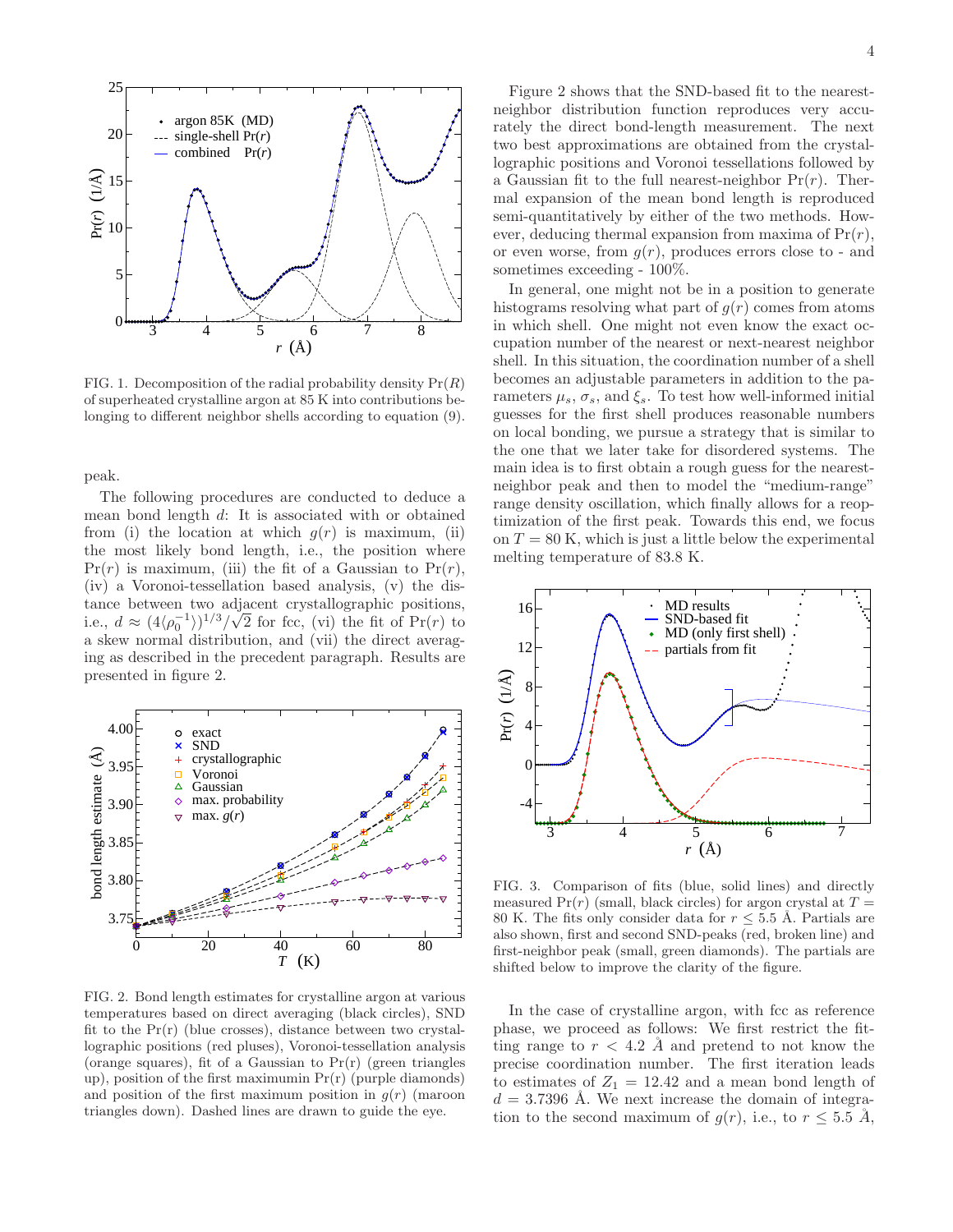and adjust  $Z_2$ ,  $\mu_2$ ,  $\sigma_2$ , and  $\xi_2$ . Although, we start with a well-informed guesses,  $(Z_2 = 6, \mu_2 = \sqrt{2}\mu_1, \sigma_2 = \sigma_1,$ and  $\xi_2 = \xi_1/2$  a very broad, rather skewed distribution is obtained. The resulting distribution is presented in figure. 3. We finally readjust the parameters characterizing both shells and now find  $Z_1 = 12.15$ ,  $d = 3.9637$  Å, which compares well to the exact results of  $Z_1 = 12$ ,  $d = 3.9651$  A. In fact, although we did not include any information on what part of  $Pr(r)$  came from which shell, the contribution of the nearest-neighbor shell to the total  $Pr(r)$  is reproduced almost exactly. By including information on the fluctuations of  $Pr(r)$  beyond those parts that can be clearly identified to belong to the first peak, initial errors on predicted coordination numbers (3.5%) and bond lengths (5.7%) could thus be reduced to 1.2% and 0.03%, respectively.



FIG. 4. Distribution of nearest-neighbor peak of solid argon at 75 K as deduced exactly from molecular dynamics (black lines) as well as from a screw-normal distribution fit to the first peak (SND) and from a Voronoi analysis (orange squares).

We applied the same procedure to the crystalline argon at  $T = 75$  K. The resulting first peak of the Pr(r) for was then compared to the exact distribution obtained from molecular dynamics as well as with the Voronoitessellations analysis. From figure. 4 one can conclude that the three methods agree well. The skewness fit slightly overestimates the likelihood of small inter-atomic distances while the Voronoi tessellation underestimates the true  $Pr(r)$  at large distances.

# B. Liquid Argon

We repeat our analysis of the RPD of crystalline argon for the liquid phase. This time, however, one cannot identify topological nearest neighbors so that the assessment of bond length is not uniquely defined. One may nevertheless appreciate in figure 5 that an SND fit to the first peak and the Voronoi-tessellation based analysis give rather similar estimates for what part of  $Pr(r)$  should be related to nearest neighbors.



FIG. 5. Full distribution function  $Pr(r)$  of liquid argon at  $T = 85$  K as measured from MD simulations (black line) and partial distribution functions as deduced from a SND fit to the nearest-neighbor peak (blue crosses) and from a Voronoi tessellation (orange squares).

Analysis, such as those presented in figure 5 were repeated in a broad temperature regime. The respective SND-based fits to the first peak in  $Pr(r)$  are shown in figure 6 from a strongly undercooled liquid at  $T = 55$  K to an overheated liquid at  $T = 110$  K. In this range, the SND gives a rather accurate representation of the RPD.



FIG. 6. SND fits (circles) to the first peak of  $Pr(r)$  in liquid (supercooled, stable, and superheated) argon from  $T = 55$  K to  $T = 110$  K – in steps of 5 K. The SND was adjusted to the MD data (full lines) in the range  $r < 4.2$  Å. The fits also target data to smaller radii than those shown.

Different estimates for the bond length in liquid argon are presented in figure 7. As is the case for solid argon, the location of the first maximum of  $q(r)$  gives reasonable zero-order guesses for the bond length, but it does not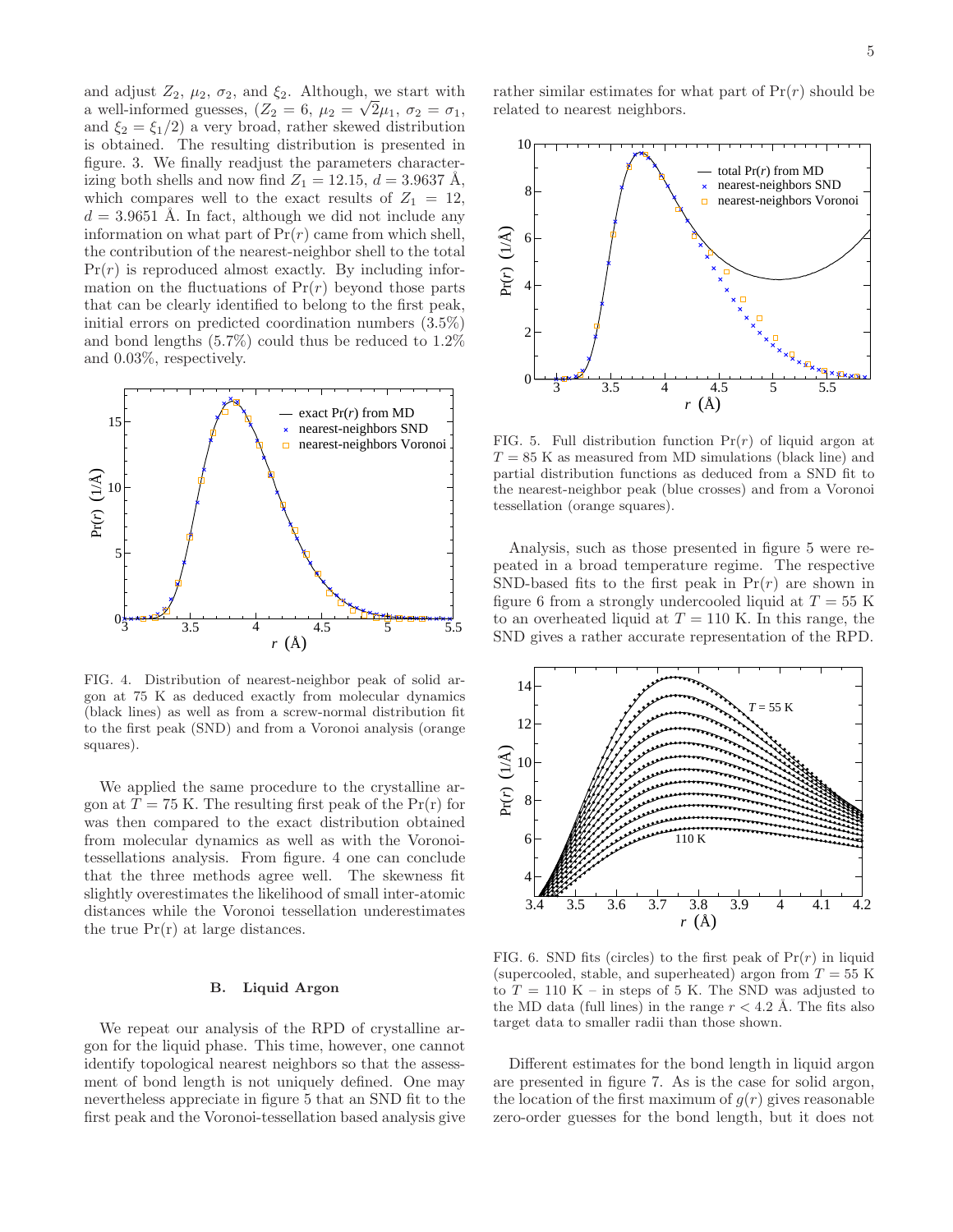reflect the thermal expansion correctly. The maximum $g(r)$  analysis gives relatively temperature-independent values of d slightly exceeding 3.7 Å. Conversely, both Voronoi-tessellations and the SND-based analysis of the first RPD peak suggest the expected thermal bond expansion. Each time, the data is similar to that obtained for the crystalline reference system.



FIG. 7. Estimates for the bond length d in liquid (supercooled, stable, and superheated) argon using a Voronoi tessellation analysis (red squares), SND fit to the first peak in  $Pr(r)$  (blue crosses), and the location of the maximum in the radial distribution function  $g(r)$  (green triangles).



FIG. 8. Probability density distribution function  $Pr(r)$  of crystalline (black line) and liquid (blue line) argon. Vertical lines correspond to the position of the first minimum in the radial distribution function  $g(r)$ .

Tröger *et. al.* [18] introduced a method for estimating the average bond length from RDFs, which we have not yet discussed. d is set equal to the first moment of the probability density distribution function  $Pr(r)$  on the interval from zero to the first minimum of the radial distribution function  $g(r)$ . An example of the procedure is

illustrated in figure 8. Positions of the first minimum of  $g(r)$  are marked by vertical lines. One can clearly see that this moment-based method can give quite reasonable numbers for crystals, since the overlap of the first and the second peak is relatively small. However, the position of the first minimum of  $g(r)$  in the liquid phase is located almost (as it is also the case for copper and probably any other element condensing in fcc) at a position that is close to the crystalline second-neighbor peak. This leads to a significant overestimation of the average bond length in the liquid. To illustrate this point better, we provide quantitative results: the current method predicts an increase of  $d$  by 0.25 Åfrom the crystalline stable phase to the liquid metastable phase at 75 K. Such a large elongation of the bond length in argon is not physical and in fact exceeds the bond length increase from an SND fit or the Voronoi analysis by a factor of six. Moreover, in some cases this method will give the wrong sign for the skewness of the distribution. We therefore do not see the moment-based approach as useful for the analysis of liquids.

## C. Solid and liquid copper

Results on the bond lengths for solid copper reveal much similarity with those obtained for argon, at least when using an appropriate reduced unit system. This could certainly be expected since both elements condense in the fcc structure. Quantitative differences occur nevertheless. They are surprisingly minor given that the LJ potential for argon is a two-body potential while that used for copper is a many-body potential. We abstain from repeating the detailed analysis of the last two sections and instead focus on selected results as well as their analysis.

Figure 9 shows that copper bond lengths appear to contract thermally when they are evaluated by locating the maximum of  $q(r)$ . The effect is particularly strong for the liquid. However, the more refined estimates based on Voronoi tessellations or an SND analysis of the RPD show qualitatively the same behavior as that found in solids, for which bond lengths can be computed without ambiguity. In fact, we expect that any elemental metal or even semi-metal would behave qualitatively similar to copper in that regard.

We next analyze to what extent the overall thermal expansion correlates with the bond length increase. Towards this end, we show a reduced density  $\rho_r(T) \equiv$  $\rho(T)d^3(T)/\sqrt{2}$  in Figure 10 as a function of temperature. It is designed such that  $\rho_{r}(T)$  would be constant if the sole effect of temperature would be to increase the bond lengths without changing any (distribution of) bond angles, vacancy occupancies, local structural motifs, etc.  $\rho_r$  is normalized such that it is equal to one for an ideal fcc lattice, i.e., when the bond length estimate  $d(T)$  is deduced from the crystallographic positions  $\rho_r \equiv 1$ .

When using the mean instantaneous bond length of the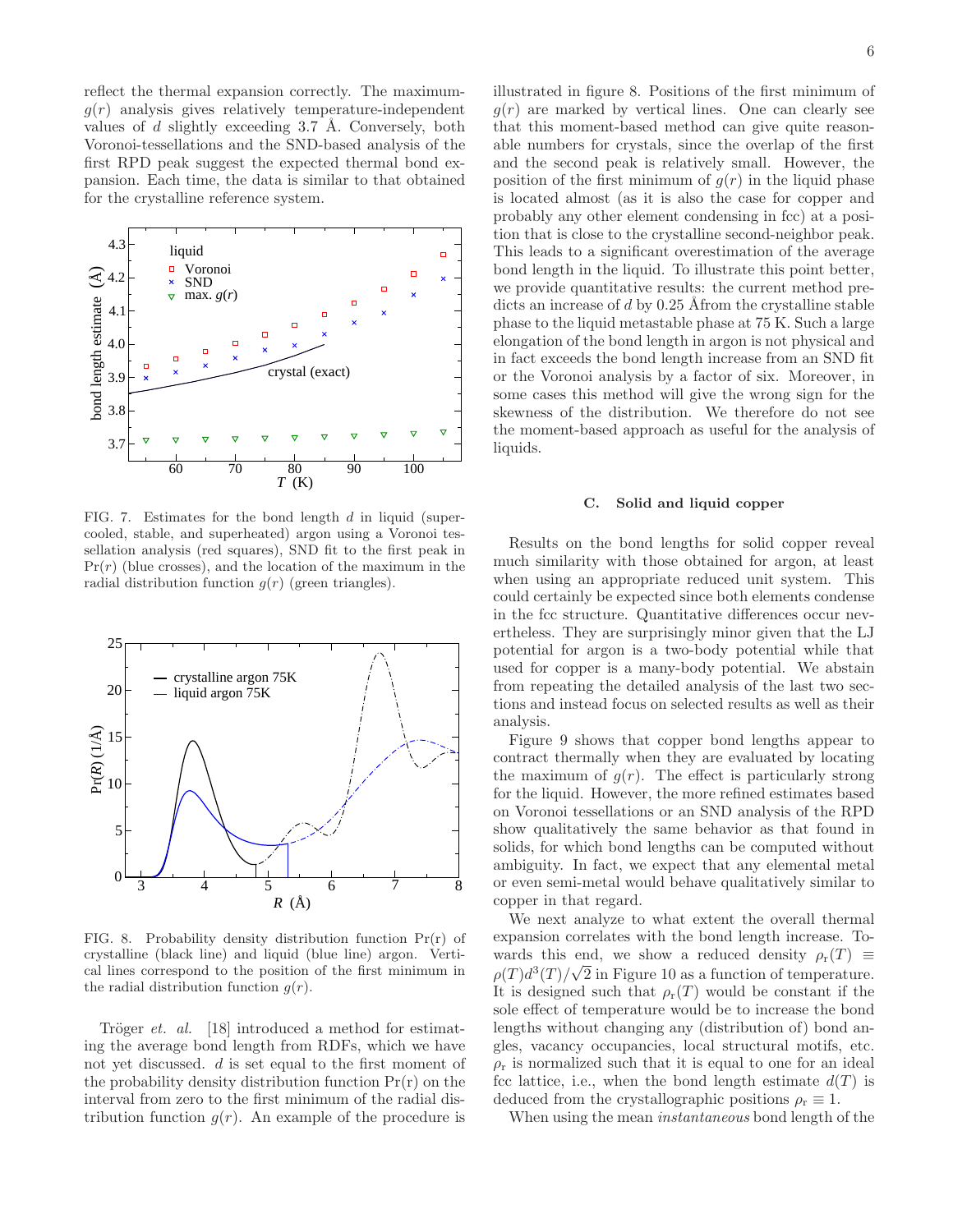

FIG. 9. Estimates for the bond length d in copper using SND fit to the first peak in  $Pr(r)$  for liquid (blue crosses), Voronoi tessellation analysis for liquid (red squares), the location of the maximum in the radial distribution function  $g(r)$  for crystal (orange diamonds), and the location of the maximum in the radial distribution function  $g(r)$  for liquid (green triangles).



FIG. 10. Temperature dependence of the density  $\rho(T)$  expressed in units of  $\sqrt{2}/d^3(T)$ . When deducing  $d(T)$  from the ideal crystallographic position, this reduced density would be strictly one – as indicated by the grey, dashed line. Other symbols refer to mean, instantaneous bond lengths in the crystal (black circles), SND fits to the first peak in  $Pr(r)$  (blue crosses), Voronoi tessellation analysis (red squares), and the location of the maximum in the radial distribution function  $g(r)$  (green triangles).

crystal or the SND-based estimate for d in the liquid,  $\rho_r$ does not show much of a temperature dependence and turns out close to the value of one, which one would expect if local packing were similar to that in fcc. However, when using the maximum of  $q(r)$  to estimate d,  $\rho_r$  falls much below unity at elevated temperature. When postulating an fcc-type local order in the liquid, one would have to conclude that liquid expansion is driven primarily by the formation of "voids", as proposed by Bar'yakhtar

The reduced density  $\rho_r$  shows a slight decrease in the SND and Voronoi analysis with increasing temperature, indicative of a less tight packing at high  $T$  than at low T. Though the deduced trend is much smaller than when using the maximum of  $q(r)$  for this analysis. In fact, coordination numbers deduced from either SND or Voronoi in the liquid phase do show a slight decrease with  $T$ to values of roughly 11 near the melting temperature – while the maximum  $g(r)$  analysis might have tempted one to believe coordination numbers would be smaller by as much as 30%. Values of the reduced packing density greater than one might be seen to contradict the fact that packings (of hard spheres) cannot be denser than that of fcc. However, the SND-based predictions of a reduced packing density exceeding one are allowed since our atoms are not hard spheres and vibrate thermally. See also figure 2, where the crystallographic bond lengths are less than the mean instantaneous bond lengths.

#### D. BMG-forming Zr-Cu-Al melt

So far, we have only investigated elemental systems. Compounds, such as BMG forming alloys, might be more complex and reveal thermally induced bond contraction, as proposed recently [1]. To investigate this issue, we consider an equilibrium melt of the generic BMG former  $Zr_{0.6}Cu_{0.3}Al_{0.1}.$ 

One difficulty when studying alloys is that the experimentally deduced radial distribution function can be (roughly) seen as a weighted superposition of individual partial distribution functions. Only scientists who run simulations (and experimentalists who can afford to repeat neutron scattering experiments with different isotopes) are in a position to measure each partial distribution function individually. In order to ascertain what "effective" bond length one might perceive based on the superposition of individual  $g(r)$ 's, we define and study a distribution function, for which Zr is the central atom, but all neighbors are assigned the same weight, irrespective of its chemical nature. Fits to such compound  $Pr(r)$ with skewed Gaussians may not always be justified for alloys (e.g., there is the possibility for the splitting of the first peak into a double or triple peak), but for our system, it was sufficiently good – and yielded similar results as for the analysis of distribution functions that were chemically fully resolved into, e.g, Zr-Zr or Zr-Cu contributions.

As was the case in the elemental systems, we find that sophisticated methods to estimate bond length suggest that  $d(T)$  is a strictly increasing function with T, while analysis of the maximum of  $q(r)$  would have again indicated a thermally induced bond contraction, see in figure 11.

Note that we slightly modified the Voronoi nearest-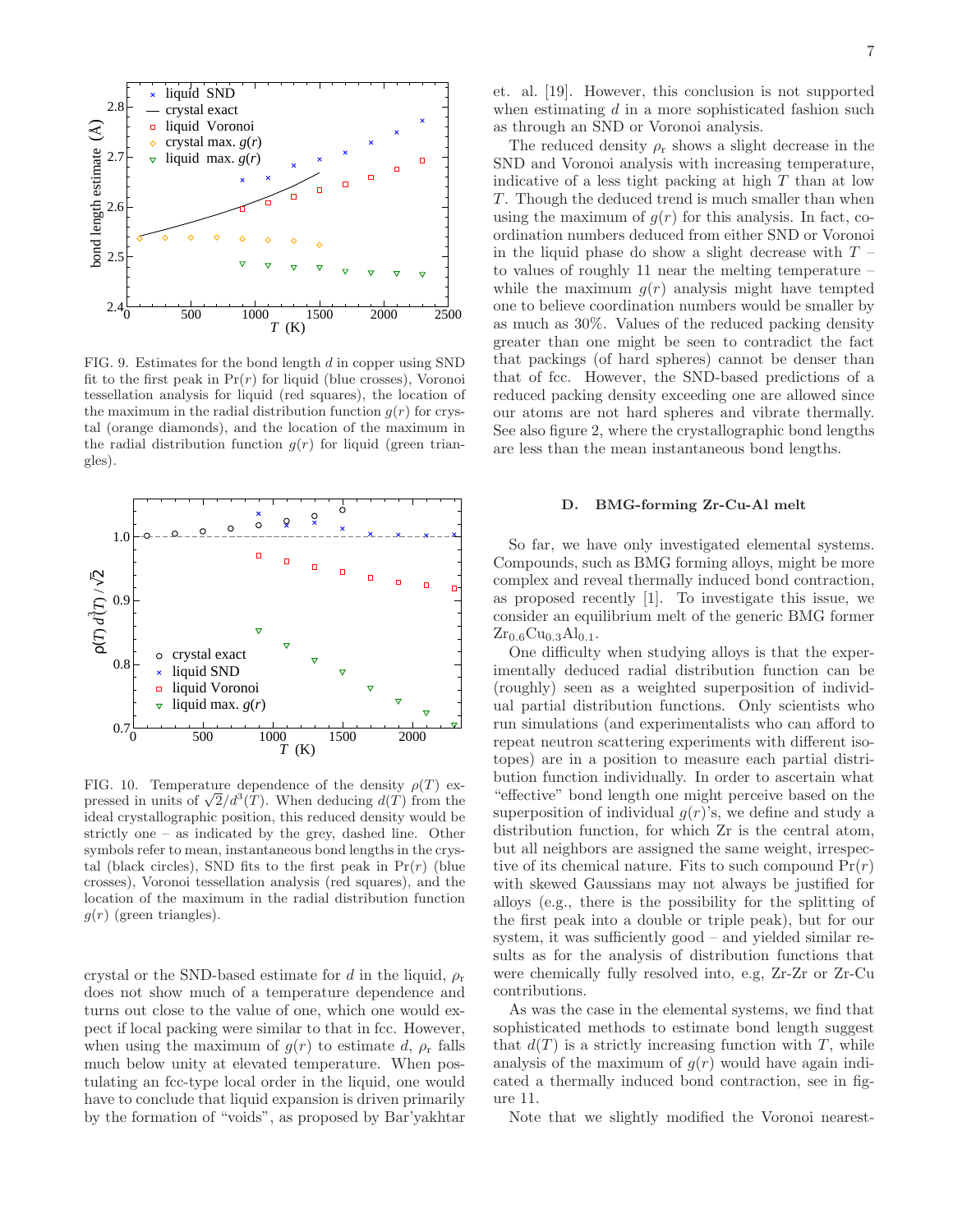

FIG. 11. Estimates for the bond length in BMG-forming melt between Zr atom and its neighbors using SND fit to the first peak in Pr(r) (blue crosses), a Voronoi tessellation analysis (red squares), and the location of the maximum in the radial distribution function  $g(r)$ .

neighbor determination for Zr atoms in the alloy, because the average Zr-Zr, Zr-Cu, and Zr-Al distances are all different, which leads to a strong deformation of the constructed nearest-neighbor polyhedra. We therefore reduced the value of f to  $f = 0.2$  by almost a factor of two. Individual snapshots gave a more meaningful classification into nearest and next-nearest neighbors, and, at the same time, the deduced nearest-neighbor distribution function resembled somewhat better that deduced of the SND fits, as shown in figure 12.



FIG. 12. Distribution function Pr(r) of BMG-forming melt with Zr atoms being treated as central at  $T = 950$  K as measures from MD simulations (black line) and partial distribution functions as deduced from the SND fit to the nearestneighbor peak (blue crosses) and from a Voronoi tessellation (orange squares).

In the case of a three-component system, the Voronoi construction is certainly more meaningful than the SND

fit (which really should be a superposition of three skewed Gaussians). The SND nearest-neighbor partial nevertheless reflects the Voronoi partial relatively closely and might be the sole option of analysis when the only available information is the static structure factor from which some estimate for  $g(r)$  or  $Pr(r)$  needs to be deduced.

# IV. CONCLUSIONS

In this article, we critically investigated the validity of recent speculations that bonds in metallic melts [1, 20] and BMG-forming melt [3, 4, 21] contract upon a temperature increase. The conclusions had been drawn on the analysis of how the first maximum position of  $g(r)$ shifts under a temperature change. While our simulations reproduced the apparent bond contraction, i.e., a shift of the location of the first peak in  $g(r)$  to smaller r at higher temperature, more refined analysis revealed that "true" bond lengths increased with temperature in all investigated systems. These results are in agreement with conclusions drawn by Ding et al. [8], who convincingly demonstrated that skewness, or, more generally, asymmetry can lead to a larger first shell than estimates based on the first maximum of  $g(r)$  would convey, see their figure 5.

To conduct our analysis, we proposed – and tested – that mean bond lengths can be deduced by fitting individual peaks of the radial probability function  $Pr(r)$ with the skewed normal distribution, which contains the Gaussian distribution as a limiting case. Results based on such fits revealed much similarity with direct bond measurements in crystals but also with bond-length measurements that were deduced from Voronoi tessellations. Using the SND or Voronoi-tessellations based analysis, we found that bond lengths in all studied systems, namely argon, copper, and the BMG-forming  $Zr_{0.6}Cu_{0.3}Al_{0.1}$  alloy always expand – in liquid and solid phases alike – when raising the temperature. While we could describe the first peak in  $Pr(r)$  in liquid argon and liquid copper relatively close to their boiling point at ambient pressures, we would be reluctant to apply our SND analysis to systems of even lower density, e.g., those in the vicinity of a critical point. The reason is that a meaningful validation against Voronoi tessellations is no longer possible when a system becomes so rare that internal gas bubbles occur with a non-negligble probability.

A quantitative difference between argon and the metallic systems is that the skewness effects are somewhat smaller in argon than in the metals. Specifically, they are not large enough to fully induce an apparent bond contraction in liquid argon but only a (strong) reduction of the perceived bond expansion. We rationalize this as follows: The interaction between two argon atoms – when modeled with LJ potentials – does not depend on the location of other atoms. This is different for metallic interactions: the bond between two metal atoms becomes weaker (stronger) when other metal atoms approach (be